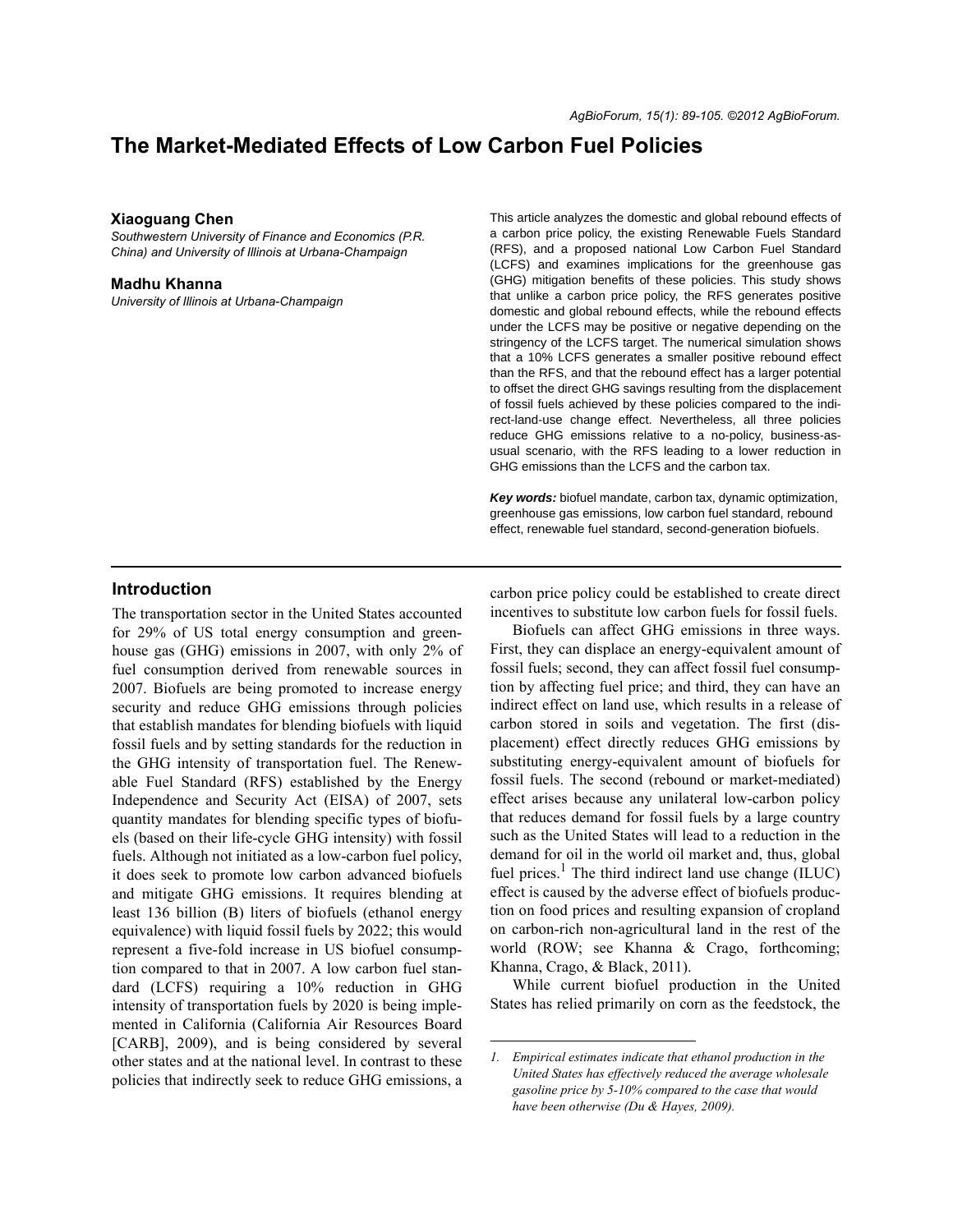goal of the RFS and other low-carbon fuel policies is to promote a mix of biofuels with a greater emphasis on biofuels produced from non-food crop based cellulosic feedstocks in the future. As compared to corn ethanol, these cellulosic biofuels have significantly lower GHG intensity, higher fuel yields per unit land, and they can be grown on low quality land or produced from crop or forest residues, thus mitigating the food vs. fuel competition for land. Thus, the displacement effect of biofuels and the ILUC effect on GHG emissions will depend not only on the volume of biofuels but also the mix of biofuels and their estimated ILUC effect.

The effect of biofuels on global fossil fuel price will depend, among other things, on the price responsiveness of fuel supply and the elasticity of demand for transportation fuel domestically and in the  $ROW<sup>2</sup>$  While the biofuel-induced decrease in the fossil fuel price will always lead fuel consumption in the ROW to rebound positively (as in Bento, Klotz, & Landry, 2011; Rajagopal, Hochman, & Zilberman, 2011), its effect on domestic fossil fuel consumption will depend on the biofuel policies and the fuel pricing structure implemented in the United States. Several studies have analyzed the rebound effect of the RFS implemented as a blend mandate (requiring fuel producers to sell a specified blend of biofuels and gasoline) ranging from 7.5-12% over the 2009-2020 period (Bento et al., 2011; Drabik & de Gorter, 2011; Rajagopal et al., 2011; Thompson, Whistance, & Meyer, 2011).These studies also assume that fuel consumers are restricted to purchasing a preblended fuel (up to 10%), and fuel blenders will price the blended fuel as a weighted average of the prices of the two fuels. The domestic rebound effect under such a policy could be positive or negative for two reasons. First, a blend mandate can be met by reducing gasoline consumption and/or increasing biofuel consumption; this could create incentives to reduce gasoline consumption more than the increase in biofuel consumption.<sup>3</sup> Second, the consumer price of the blended fuel under the mandate could be higher or lower than that in the absence of the mandate, since the mandate will lower fossil fuel price while requiring the blending of highcost biofuels. The studies above (with the exception of Thompson et al., 2011) find that the domestic rebound effect of a mandate is negative and ranges from (-)43% to (-)170%.

The provision of a pre-blended fuel priced at the weighted average price of gasoline and biofuel is feasible in the near term with blend rates up to 10% that are compatible with the existing vehicle technology. However, it is unlikely to be fully feasible in the long run considered here (up to 2030) when higher blend rates will be required to consume the mandated biofuel quantities and necessitate the significant adoption of flexfuel vehicles. With a mix of conventional and flex-fuel cars, the government could impose a low blend requirement of 10-15% for all fuel consumers while allowing a choice about additional biofuel consumption (100% ethanol or hydrous ethanol), as is the case in Brazil currently. For simplicity we assume that all fuel consumers have a choice of the blend to consume and that biofuels are priced based on their energy content in order to induce consumption. Consequently, our estimates of the GHG savings due to biofuel polices should be considered as conservative since any pre-blending of fuels will result in a higher fuel price for domestic consumers and a smaller domestic rebound effect than with energyequivalent pricing.

The purpose of this article is to examine the effects of the RFS modeled as a quantity mandate for biofuels for fuel prices and GHG emissions and to compare these to those of other low-carbon fuel policies (a national LCFS and a carbon price policy). We present a conceptual framework of the fuel sector to analyze the mechanisms by which alternative policies differ in their effects on fuel prices and fuel consumption and to identify the determinants of the rebound effect. We consider not only direct emissions savings due to the displacement of fossil fuels with biofuels, but also the market-mediated effect on GHG emissions arising due to the effect of bio-

*<sup>2.</sup> This effect will also depend on the strategic response by OPEC to the emergence of a renewable substitute for oil which could moderate or exacerbate the effect of biofuel production in a competitive fuel market. There are several views in the literature on ways to represent OPEC's behavior: as a profit-maximizing cartel, as a dominant firm with a competitive fringe, or as a social club operating competitively (Carlton & Perloff, 2000). Hochman, Rajagopal, & Zilberman, (2010) show that if OPEC behaves as a dominant firm treating the biofuel industry as a competitive fringe then the extent to which biofuel production in the United States will lower global fuel prices is smaller than if the world oil market is assumed to behave competitively. On the other hand, Sinn (2008) argues that the emergence of biofuels will accelerate extraction of fossil fuels, as the anticipation of declining value of their stocks motivates fossil fuel owners to deplete their stocks more rapidly.*

*<sup>3.</sup> A blend mandate is similar in spirit to the LCFS in that it also imposes an implicit tax on gasoline consumption and an implicit subsidy on ethanol consumption.*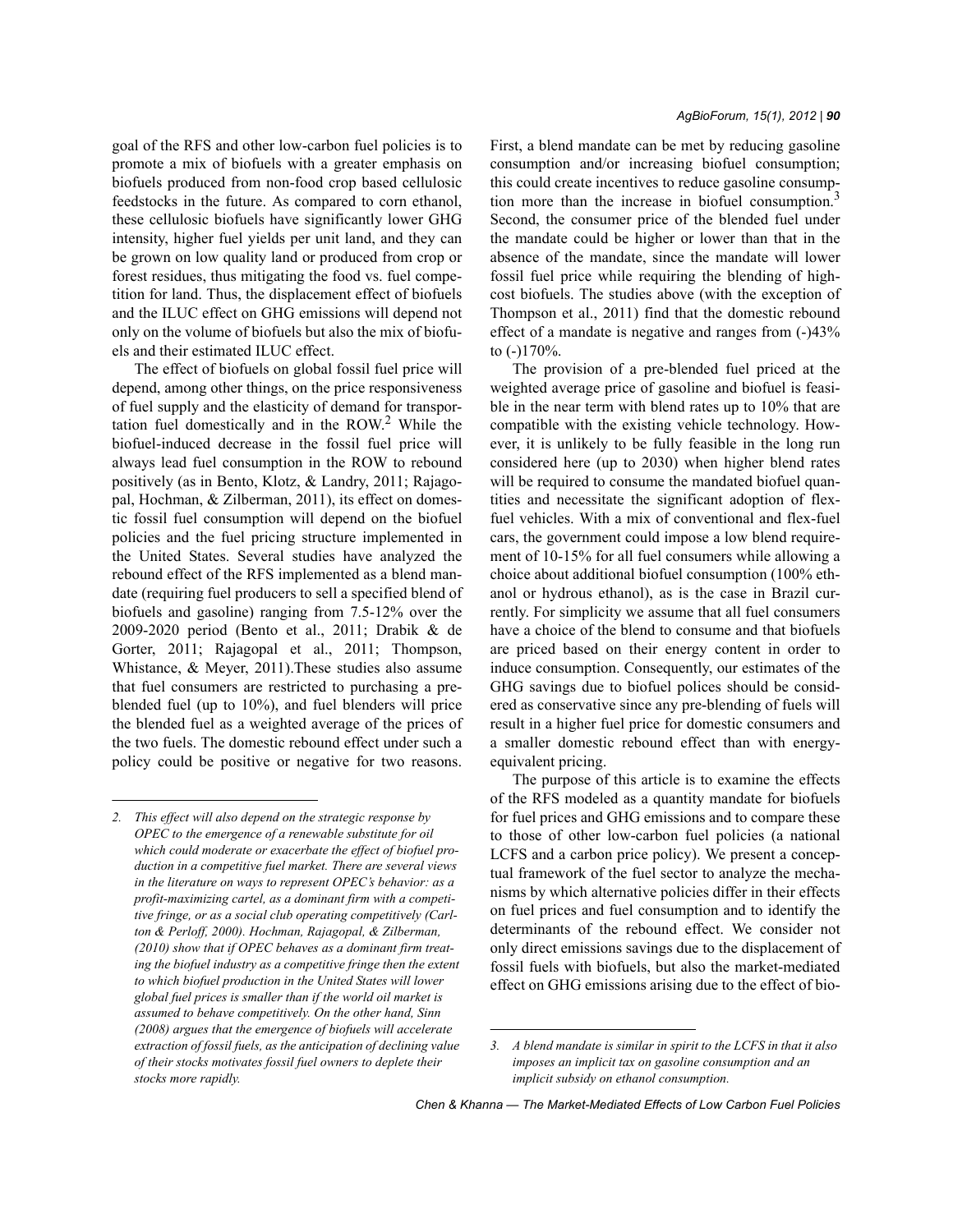fuels on food and fuel markets; we quantify these effects using a numerical simulation model. We use the numerical simulation model to examine the effects of these policies on the mix of biofuels and the magnitude of the domestic and global rebound effects and compare the relative magnitudes of the displacement effect, the rebound effects, and the ILUC effect for GHG emissions under various policies.

The numerical simulation is conducted using the dynamic, multi-market equilibrium, nonlinear mathematical programming model, Biofuel and Environmental Policy Analysis Model (BEPAM). The model simulates the transportation and agricultural sectors in the United States, including international trade with the ROW and endogenously determines the effects of biofuel and carbon policies on fuel mix, prices in markets for fuel, biofuel, food/feed crops, and on GHG emissions in the United States at annual time scales throughout the period of 2007-2030. As alternative fuels we consider first-generation biofuels produced domestically from corn and soybeans and imported sugarcane ethanol. We also consider various second-generation biofuels from cellulosic feedstocks, including crop and forest residues and dedicated energy crops. We distinguish between the domestic and global rebound effects of these policies on gasoline and diesel markets. We also compare the magnitudes of the rebound effect and the ILUC effect on GHG emissions using Environmental Protection Agency (EPA, 2010) estimates of the ILUC effect of biofuel production. We explore the sensitivity of the GHG mitigation effects of biofuel policies to fuel demand and supply elasticities and the magnitude of the ILUC effect estimated by other studies.

We show that the fuel displacement effect and the direct and indirect GHG effects differ across these policies due to differences in the ways in which these policies affect the mix of biofuels (with different carbon intensities) and food and fuel prices. Unlike a carbon price policy that raises the domestic consumer price of different fuels based on their carbon intensity and lowers consumption of fossil fuels, a biofuel quantity mandate (unlike a blend mandate or LCFS) displaces fossil fuels but creates no direct incentives to lower fossil fuel consumption. A LCFS creates a wedge between the consumer and producer price of fuel by implicitly taxing gasoline and implicitly subsidizing low-carbon fuels (Chen, Huang, Khanna, & Önal, 2011; Holland, Hughes, & Knittel, 2009). It operates more like a blend mandate in that it creates direct incentives to lower fossil fuel consumption and raise biofuel consumption. As a result, domestic gasoline consumption under a quantity mandate would be larger than that under a blend mandate if they achieve the same level of biofuel consumption. Furthermore, if the quantity mandate is accompanied by energy-equivalent pricing of biofuels, then it will lead to lower gasoline and biofuel prices as compared to those in the absence of the mandate. Thus, a quantity mandate will always lead to a positive domestic rebound effect on fossil fuel use, unlike a blend mandate or LCFS. However, the rebound effect of a quantity mandate in the ROW could be smaller because it would displace less gasoline than a blend mandate or LCFS that achieves the same level of biofuel consumption. On the other hand, if the LCFS induces a smaller volume of biofuels than a quantity mandate, then it would not only have a smaller domestic but also a smaller global rebound effect.

Moreover, while the mix of biofuels consumed under the RFS will be influenced by the nested volumetric quantities mandated, the LCFS allows greater flexibility to shift the mix of biofuel consumption toward low-carbon second-generation biofuels. The carbon tax will induce the mix and level of fuel consumption that reduces GHG emissions at the least cost after considering the reduction in fossil fuel consumption as an abatement option. Thus the direct displacement effect and the ILUC effect of biofuels will differ across these policies.

#### **Conceptual Framework**

We consider an open economy with homogeneous consumers that demand vehicle kilometers traveled (VKT), which are produced by blending gasoline and biofuels as perfect substitutes. We also assume that consumers have flex-fuel vehicles and a choice of fuel to consume; this implies that they will buy biofuels only if the consumer price of biofuels is the same as that of energyequivalent gasoline. Gasoline can be produced domestically or imported from the ROW. For ease of illustration, the conceptual analysis considers one type of biofuel that can be blended with gasoline, but we relax this assumption in our numerical simulation.

The demand curve for VKT is *Dm* in Figure 1a. Supply curves for biofuels and domestic gasoline are assumed to be upward-sloping and represented by  $S_h$ and  $S_g$  in Figures 1b and 1c, respectively. We also consider gasoline demand and supply in the ROW; these are represented by  $RD_g$  and  $RS_g$  in Figure 1d. The marginal cost of VKT is determined by the marginal costs of gasoline and biofuels and denoted by *Sm* in Figure 1a. Consumers' demand for VKT yields derived demand curves for biofuels and gasoline, represented by  $D_b$  and  $D_g$  in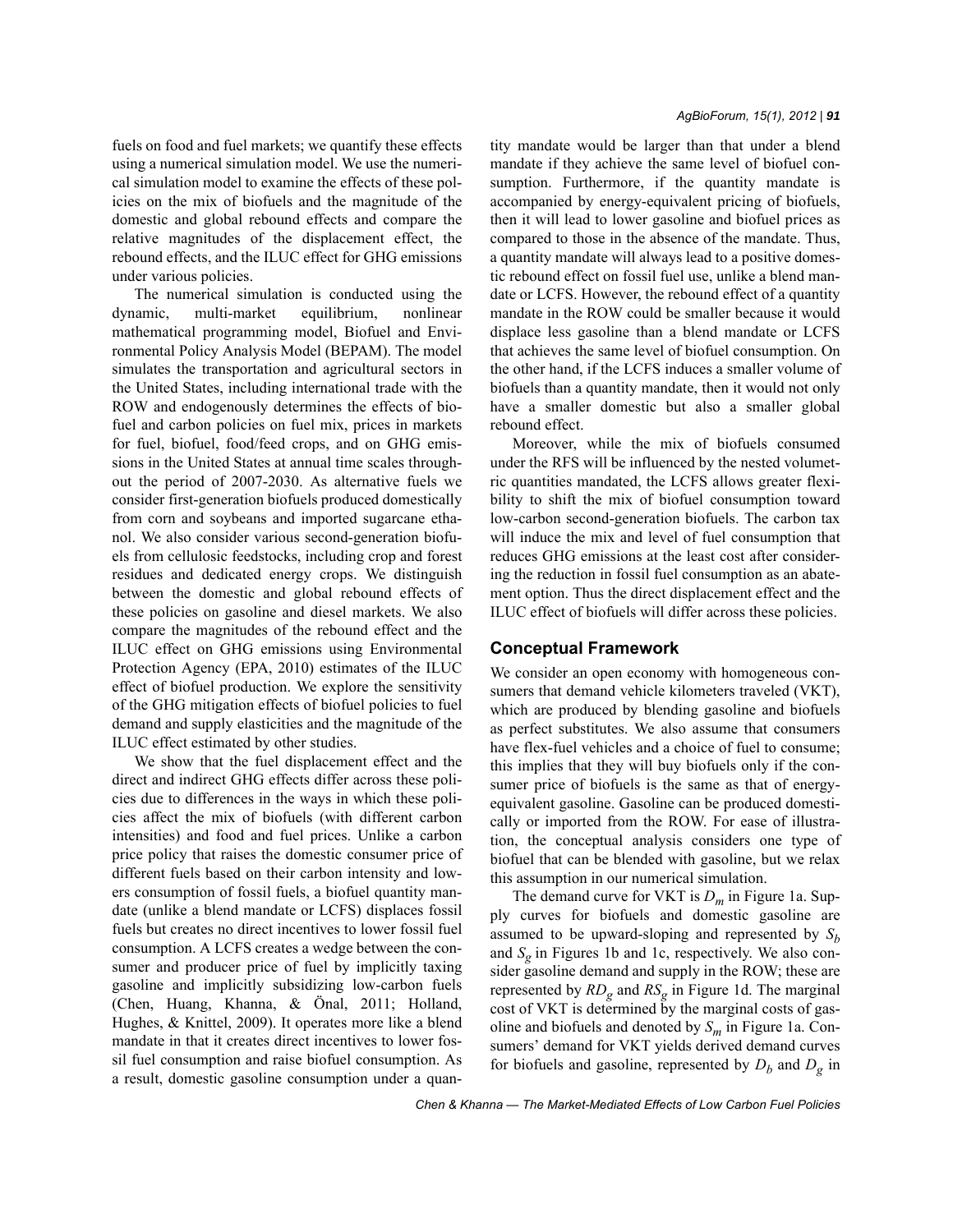

**Figure 1. Effect of a carbon tax.**

Figures 1b and 1c, respectively. Together with the ROW gasoline demand (*RDg*), total demand for gasoline in the ROW market is represented by *TDg* in Figure 1d.

In the absence of any government intervention in fuel markets, the market-equilibrium consumption of VKT  $(m^0)$ , biofuels  $(b^0)$ , domestic gasoline consumption and production  $(g_d^0$  and  $g_s^0$ ), and ROW gasoline

consumption and production  $(rg_d^0$  and  $rg_s^0)$  are shown in Figures 1a-1d. Note that in the market equilibrium, the excess supply of gasoline in the ROW  $(rg_s^0 - rg_d^0)$ is equal to US gasoline imports  $(g_d^0 - g_s^0)$ , and biofuels are priced at the energy-equivalent price of gasoline  $p_w^0$ that is determined in the ROW market.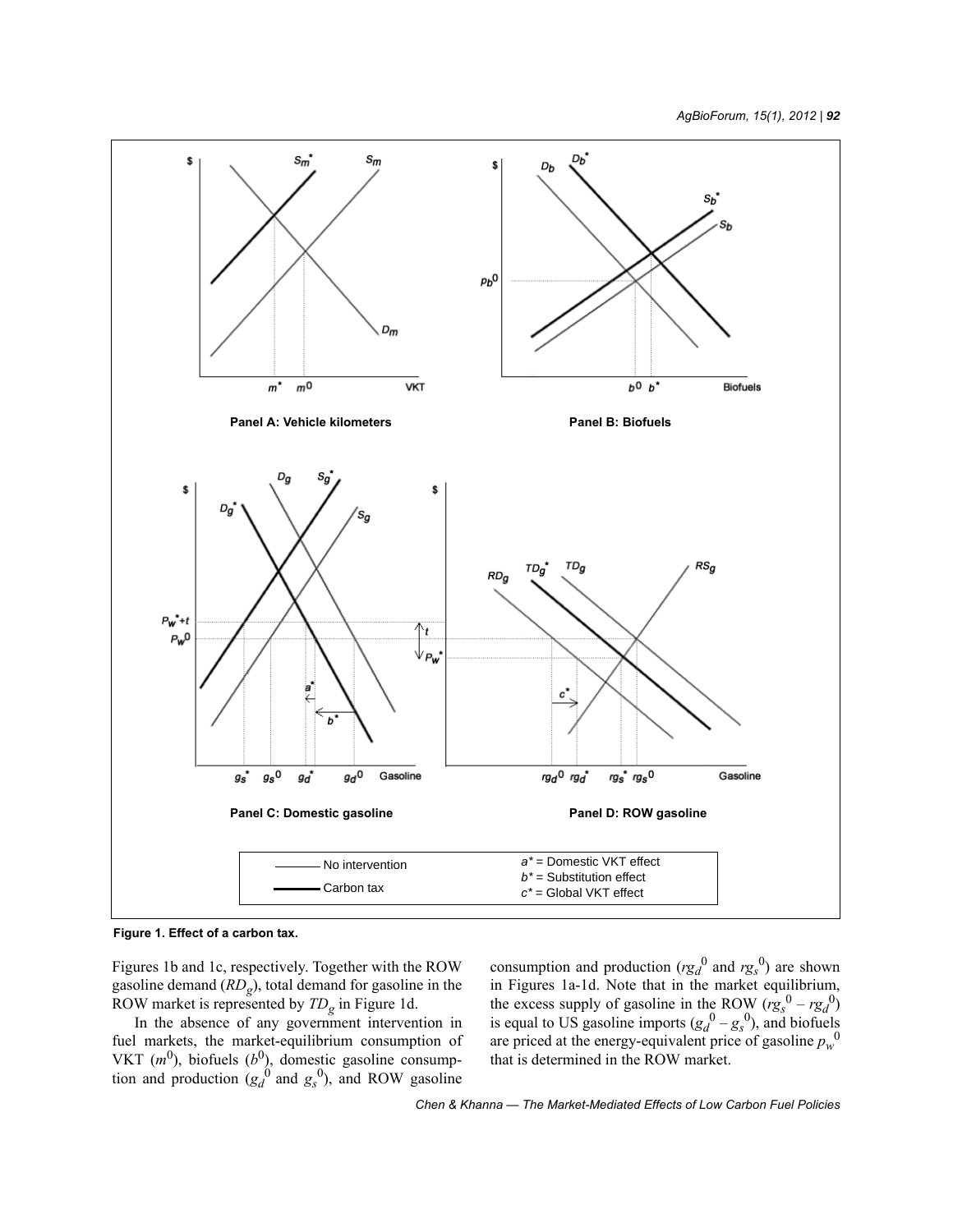We first analyze the effects of a carbon tax in this market and then compare its effects with those under a biofuel consumption mandate (such as the RFS) and a LCFS.

# *Carbon Tax*

A carbon tax (*t*) will raise the marginal costs of biofuels and gasoline based on their carbon intensities and shift their marginal cost curves to the left to  $S_b^*$  and  $S_g^*$ , respectively, as shown in Figures 1b-1c. Since gasoline is more carbon intensive than biofuels, the shift in the marginal cost curve of gasoline is larger. Increased fuel costs raise the marginal cost of VKT and shift its marginal cost curve to the left to  $S_m^*$ . The change in relative price of gasoline and biofuels also results in shifts in the derived demand curves for these fuels. The carbon tax decreases the price of biofuels relative to gasoline and thus increases the demand for biofuels and shifts its demand curve to the right  $(D_b^*)$  while reducing the demand for gasoline and shifting its demand curve to the left  $(D_g^*)$ . Reduced US demand for gasoline lowers the demand for gasoline in the ROW market and shifts the total demand curve to the left  $(TD_g^*)$ , resulting in a reduction in the world price of gasoline to  $p_w^* \leq p_w^0$ . Due to the carbon tax, US gasoline price will be  $p_w^* + t$  $> p_w^0$ . Therefore, the equilibrium levels of gasoline and VKT consumption decline to  $g_d^* < g_d^0$  and  $m^* < m^0$ . Reduced world price of gasoline increases ROW gasoline consumption to  $rg_d^* > rg_d^0$ .

With the marginal cost of biofuels and the derived demand for biofuels both increasing, biofuels consumption may increase or decrease depending on the elasticity of demand for VKT and the supply elasticity of gasoline (as shown in Chen et al., 2011). If the demand for VKT is fairly inelastic and the supply elasticity of gasoline is high, a small change in relative prices of fuels due to the carbon tax will lead to a relatively large substitution effect in favor of biofuels and a small VKT effect so that biofuel consumption will increase. On the other hand, if the demand for VKT is sensitive to the increase in fuel prices and gasoline supply curve is steep, a carbon tax will cause a large reduction in VKT; thus biofuels consumption is likely to decrease.

As illustrated in Figure 1c, the carbon tax reduces gasoline consumption and GHG emissions through two ways. First, it lowers the price of biofuels relative to gasoline and induces a substitution effect displacing gasoline with biofuels. Second, the carbon tax increases the cost of driving and thus leads to a negative VKT effect that decreases the total fuels consumption. Since the substitution and VKT effects move toward the same direction, the reduction in US gasoline consumption will be larger than the energy-equivalent increase in biofuels consumption, implying that there will be a negative domestic rebound effect on gasoline market. However, the global rebound effect could be positive or negative and expressed as  $(c^* - a^*)/b^*$ , where  $a^*$  and  $b^*$  denote domestic VKT and substitution effects (see Figure 1c), respectively, while *c\** is the increase in ROW gasoline consumption due to an increase in VKT induced by a lower fuel price (see Figure 1d). Its sign will depend on the magnitudes of *a\** and *c\**. The global rebound effect is likely to be negative with an elastic ROW supply of gasoline and an elastic demand for VKT. With an elastic supply of gasoline, the biofuel-induced displacement of gasoline in the United States due to the carbon tax will not have a significant effect on the world price or consumption of gasoline, while an elastic demand for VKT in the United States will lead to a relatively large reduction in demand for gasoline in the United States.

### *Biofuel Mandate*

Figure 2 illustrates the effect of a biofuel quantity mandate. The biofuel mandate of *M* liters, represented by the dark vertical line in Figure 2b, leads to a reduction in the demand for gasoline and shifts gasoline demand curves in the United States and ROW markets to the left to  $D_g^M$ and  $TD_g^M$  (in Figures 2c and 2d), respectively. Reduced gasoline demand in the United States reduces the world price of gasoline to  $p_w^M < p_w^0$ . Since consumers are assumed to have a choice of the fuel they consume and the price of biofuels is restricted to be the same as the energy-equivalent price of fossil fuels, the mandate will decrease the consumer price of fuel to  $p_b^M < p_b^0$ , as shown in Figure 2b. The gap between the producer price of biofuels  $(p_b^M)$ , which is needed to incentivize production of biofuels beyond the free-market level, and the consumer price of biofuels  $(p_b^M - p_b^M)$  will be borne by fuel blenders. The mandate therefore reduces the consumer price of both gasoline and biofuels and thus lowers the cost of driving; the marginal cost of VKT shifts to the right to  $S_m^M$ , resulting in higher VKT consumption  $m^M > m^0$  compared to the case with no government intervention. As a result, the biofuel mandate generates a positive VKT effect that offsets the substitution effect of biofuels on gasoline consumption (in Figure 2c), resulting in positive domestic and global rebound effects on gasoline markets. The magnitude of the domestic rebound effect can be expressed as *aM* /  $b^M$ , where  $a^M$  and  $b^M$  represent the magnitudes of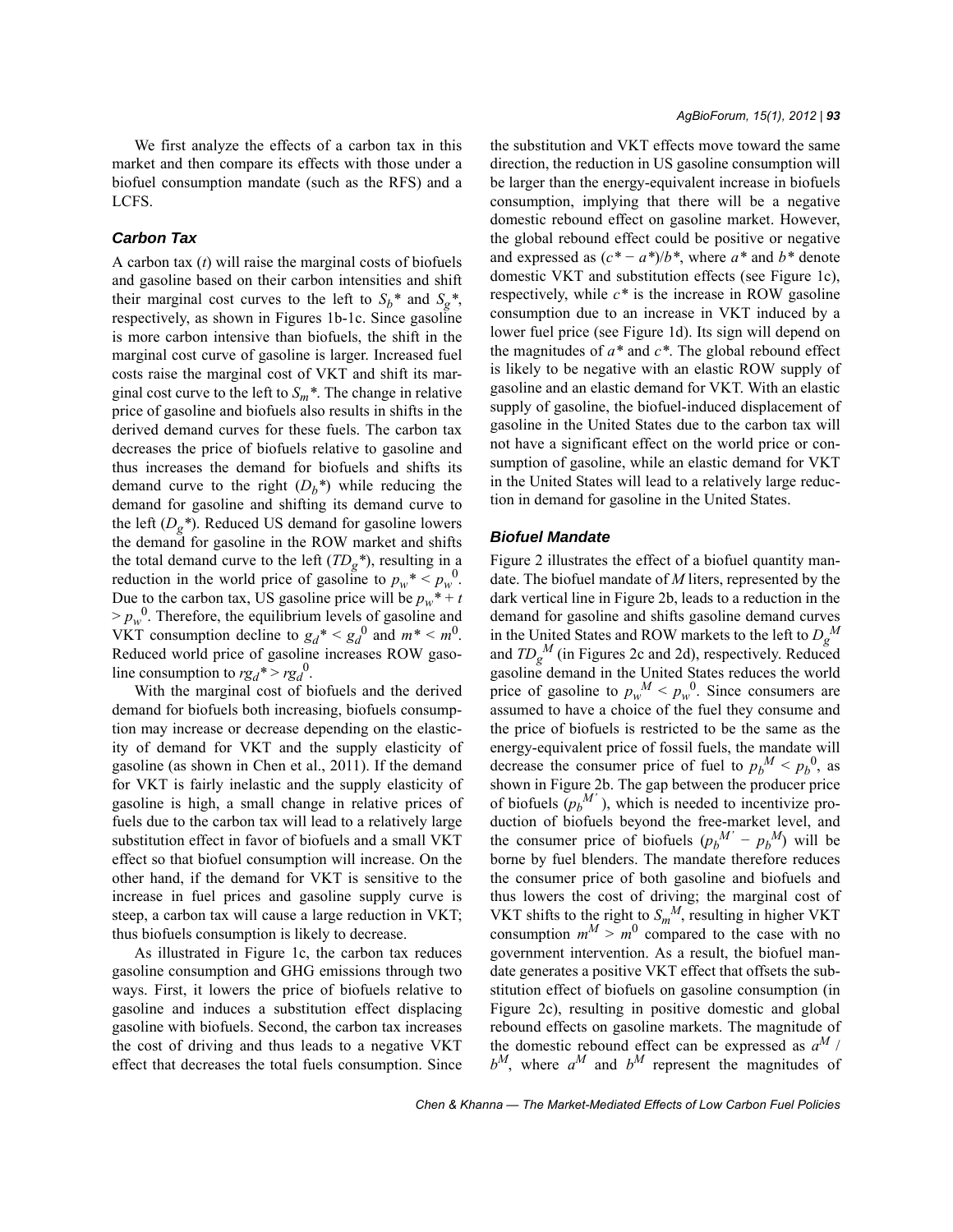



domestic VKT and substitution effects as shown in Figures 2b and 2c, respectively. As compared to the domestic rebound effect, the global rebound effect is larger and represented by  $(a^M + c^M)/b^M$ , where  $c^M$  is the increase in gasoline consumption in the ROW due to increased global demand for VKT induced by the reduction in the world price of gasoline.

The net impact of the biofuel mandate on GHG emissions depends on the relative strengths of the substitution effect and the VKT effect and the relative carbon intensities of gasoline and biofuels. With a small VKT effect (if the demand curve for VKT is relatively inelastic) and a large substitution effect (if the supply curve of gasoline is relatively elastic), the mandate could result in a negative effect on domestic GHG emissions (see Chen et al., 2011).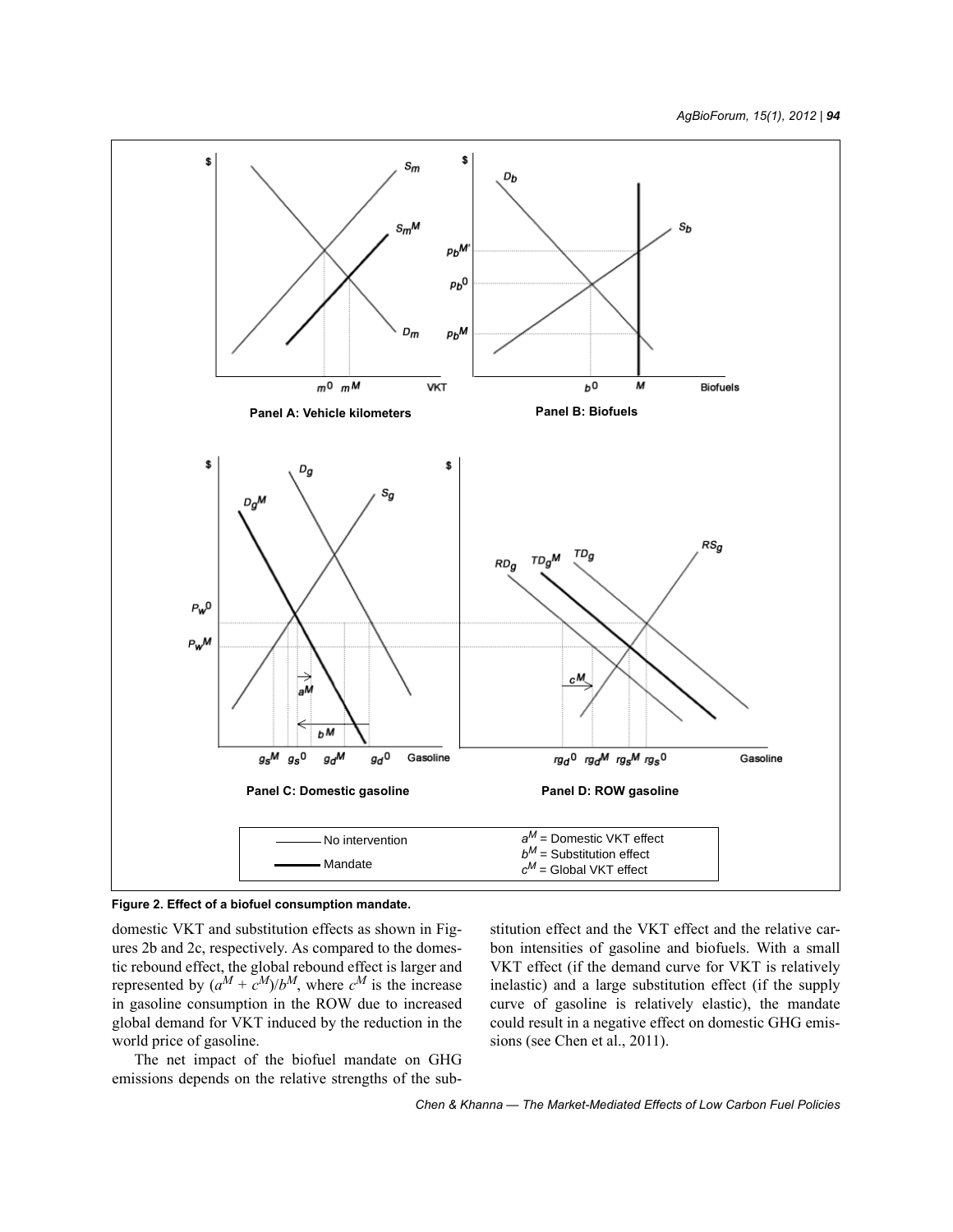

**Figure 3. Effect of a LCFS that increases VKT.**

# *Low Carbon Fuel Standard*

A LCFS requires the carbon intensity of the blended fuel to be less than a given level σ where  $\delta_e \le \sigma \le \delta_g$  and  $\delta_e$  and  $\delta_g$  are carbon intensities of biofuels and gasoline, respectively. That implies that a LCFS will provide an implicit subsidy to biofuels and impose an implicit tax on gasoline (Chen et al., 2011; Holland et al., 2009), and

shift their supply curves to the right  $(S_b^L)$  and to the left  $(S_g^L)$  in Figures 3b and 3c, respectively. As the demand for gasoline in the domestic market falls, the total demand for gasoline in the ROW market declines to  $TD_g^L$  in Figure 3d, resulting in a reduced world price of gasoline  $p_w^L < p_w^0$ . Depending on the stringency of the LCFS that determines the implicit tax imposed on gaso-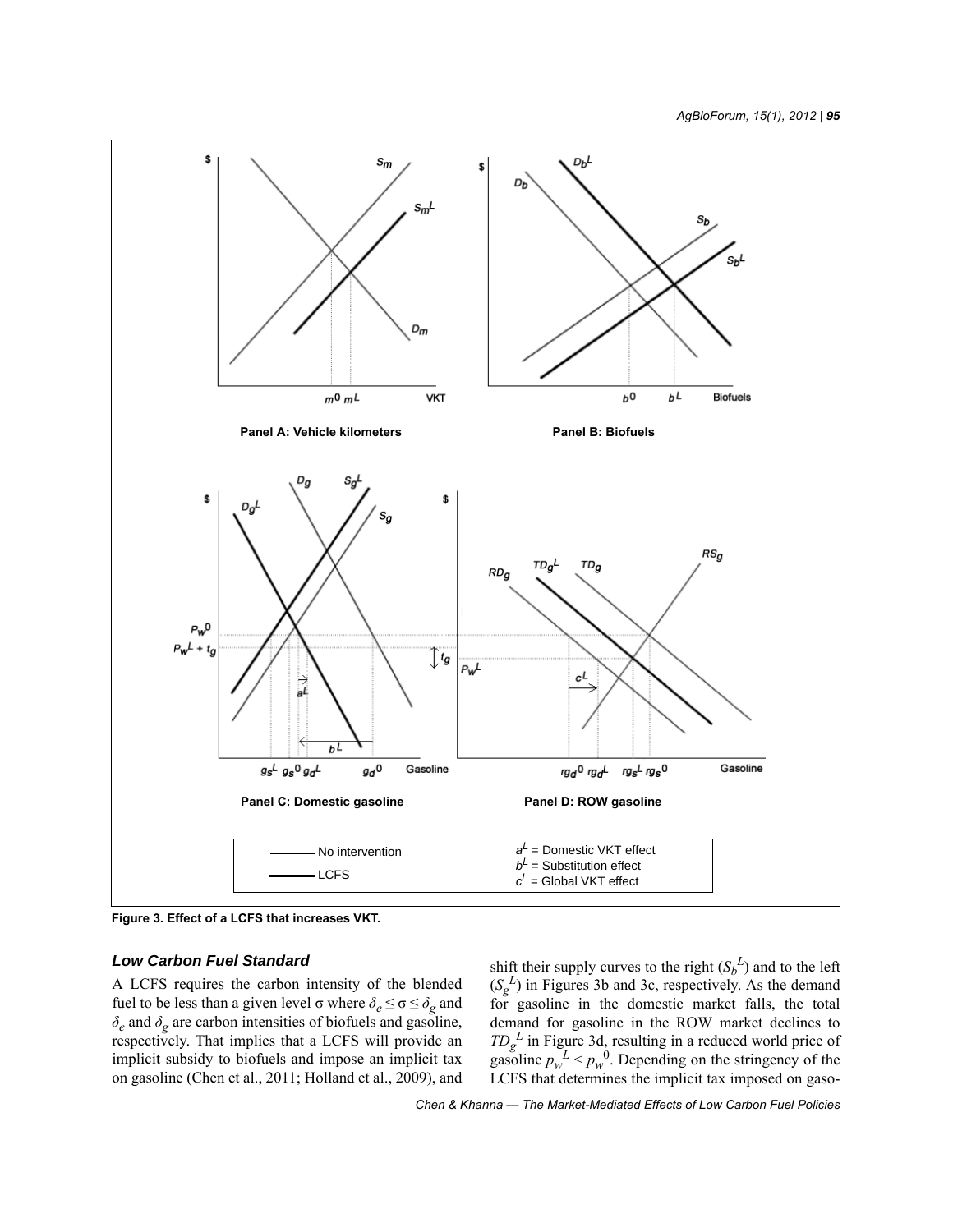



line (*tg*), domestic gasoline price could be higher or lower than  $p_w^0$ . With a less stringent LCFS, domestic gasoline price will be  $p_w^L + t_g < p_w^0$  as shown in Figure 3c. In this case, the LCFS will lower the marginal cost of VKT, shift its supply curve to the right to  $S_m^L$  in Figure 3a, and increase VKT consumption to  $m^2 > m^0$ . Similar to a biofuel mandate, the positive VKT effect under the LCFS (see Figure 3c) will result in positive domestic and global rebound effects on gasoline markets with magnitudes of  $a^L/b^L$  and  $(a^L + c^L)/b^L$ , respectively (see Figures 3c and 3d). On the other hand, a stringent LCFS could raise domestic gasoline price to  $p_w^L + t_g > p_w^0$  in Figure 4c and reduce VKT consumption, yielding a negative rebound effect on the domestic gasoline market. This is similar to the finding by Rajagopal et al. (2011) that biofuels can have a negative indirect fuel use effect.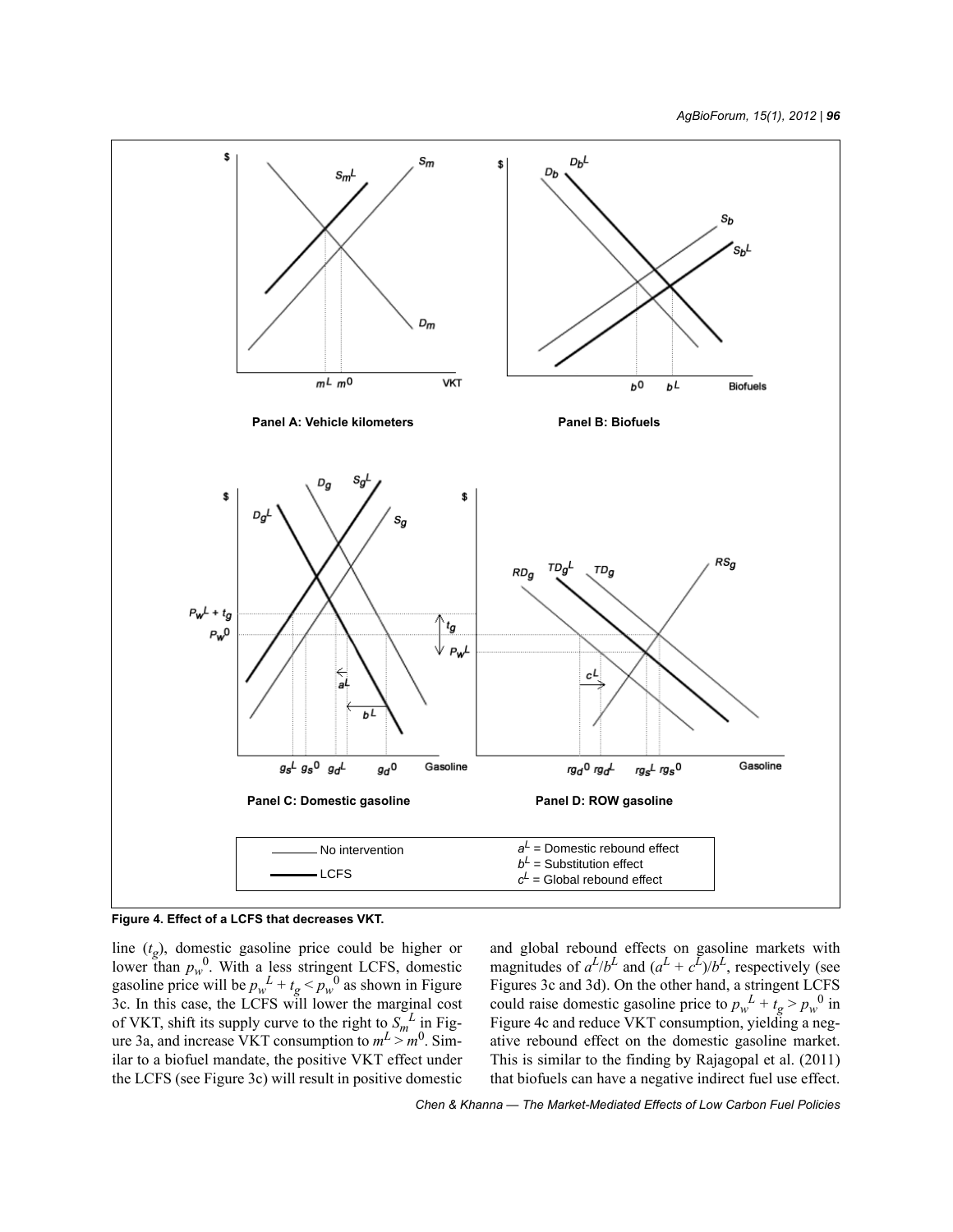With an elastic supply of ROW gasoline and an elastic demand for VKT, the reduction in domestic gasoline consumption may reduce or even negate the increase in ROW gasoline consumption, resulting in a negative global rebound effect. If the GHG intensity of biofuels is relatively low, the reduction in GHG emissions can be larger than that due to the displacement effect of biofuels.

## **Numerical Model**

We now turn to the empirical analysis to quantify the direct and indirect effects of these policies using a multimarket, multi-period, price-endogenous mathematical programming model, Biofuel and Environmental Policy Analysis Model (BEPAM). BEPAM simulates consumption and production decisions in US agricultural and transportation fuel sectors, including international trade with the ROW. The model determines several endogenous variables simultaneously, including domestic production and consumption, export and import quantities of agricultural commodities, VKT, fuel and biofuel consumption, imports of gasoline, and sugarcane ethanol. Market equilibrium is achieved by equating demand and supply in US agricultural and fuel markets and trading partners.

## *Transportation Sector*

The transportation sector considers demand curves of VKT for five types of vehicles, including conventional gasoline, flex fuel, gasoline-hybrid, electric, and diesel. VKT are produced by blending fossil fuels (gasoline and diesel) with biofuels as perfect substitutes. The VKT with electric vehicles are fixed exogenously. In producing VKT, we recognize the difference in energy content of alternative fuels, in fuel economy of each type of vehicle, and the technological limits on blending fossil fuels and biofuels for each type of vehicle. Details of the model can be found in Chen et al. (2011).

We include upward-sloping supply curves of gasoline produced in the United States and the ROW. The excess supply of gasoline from the ROW to the United States is determined by the difference between gasoline demand and supply in the ROW. In the case of diesel, we assume that it is produced domestically and therefore include an upward-sloping supply curve to represent its marginal cost of production and price responsiveness.

The biofuel sector includes several first- and secondgeneration biofuels. First-generation biofuels include domestically produced corn ethanol and imported sugarcane ethanol, biodiesel produced from soybean oil, distillers'-dried-grains-with-solubles (DDGS)-derived corn oil, and waste grease. As second-generation biofuels, we include cellulosic ethanol and biomass-to-liquids (BTL; blended with diesel) derived from cellulosic biomass such as crop or forest residues and energy crops. We use the experience curve approach to incorporate the reduction in processing costs of biofuels over time due to learning by doing (Witt, Junginger, Lensink, Londo, & Faaij, 2010).

# *Agricultural Sector*

The agricultural sector in BEPAM considers production and consumption of major conventional crops, livestock products, bioenergy crops (miscanthus and switchgrass), and crop and forest residues in 295 US crop reporting districts (CRDs). It also considers 22 agricultural commodities being traded with the ROW. Demand functions for domestic consumption and for exports and imports of tradable commodities are specified separately for individual agricultural commodities. We shift demand curves upward over time at exogenously specified rates to capture the increase in demands due to the growth in population and income.

On the supply side, we consider spatial heterogeneity in crop and livestock production, where costs of production, yields, and land availability differ across CRDs. The model includes five types of land for each of the CRDs, including cropland, idle land, cropland pasture, permanent pasture land, and forestland pasture. Idle land and cropland pasture can be converted to the production of conventional crops in response to the changes in crop prices, while pasture land and forestland pasture are kept at 2007 levels. Crops can be produced using alternative rotation, tillage, and irrigation practices. Row crop yields are assumed to increase over time based on econometrically estimated trends and price responsiveness in the United States (see Chen et al., 2011). Yields of bioenergy crops are assumed to be the same on marginal lands (idle land and cropland pasture) and cropland, but vary regionally. The crop sector provides feed and byproducts of biofuel production as inputs for livestock production.

# **Data**

The numerical simulation model is calibrated using 2007 consumption, production, and price data. A detailed description about the data used for the agricultural sector can be found in Chen et al. (2011). Here we describe the data sources for the transportation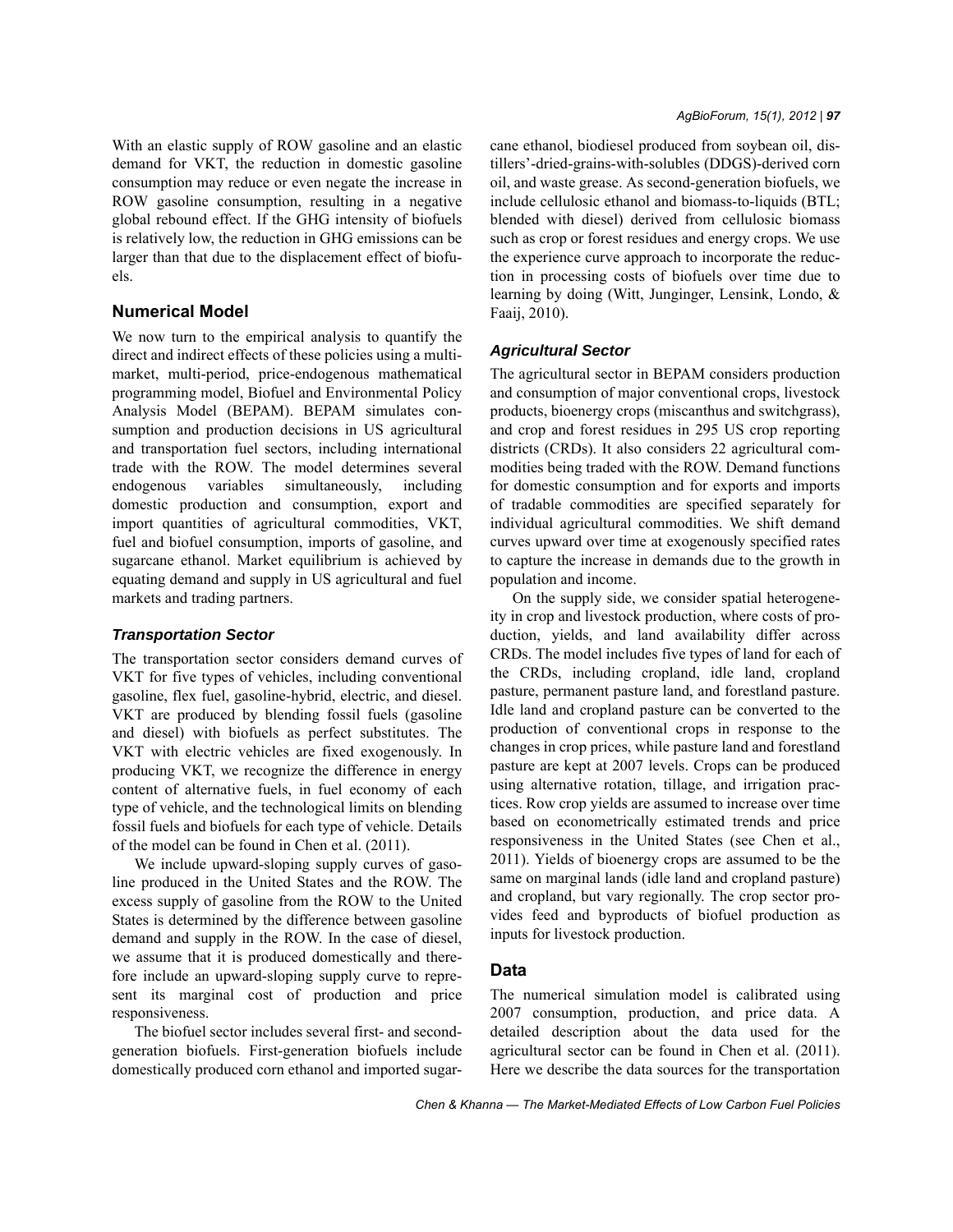sector, which include the demand for VKT, the supply of alternative fuels, and specification of their GHG intensities.

Projected demand for VKT for each type of vehicle, fuel economy, and technological limits over 2007-2030 are taken from Annual Energy Outlook (2010). We obtain fuel and biofuel consumed by on-road vehicles in 2007 from Davis, Diegel, and Boundy (2011) and their prices from Energy Information Administration (EIA, 2010). We use a demand elasticity of -0.2 to calibrate demand curves of VKT (Parry & Small, 2005). Shortrun supply elasticity of US gasoline and diesel are assumed to be the same and equal 0.049 (Greene & Tishchishyna, 2000). We assume a value of -0.26 for the elasticity of ROW gasoline demand, and an elasticity of 0.2 for short- run gasoline supply in the ROW (Leiby, 2007). We shift the demand curve for gasoline for the ROW to the right at the exogenously fixed rate of 1%, based on the historically observed increase in ROW gasoline consumption (EPA, 2010).

While feedstock costs of biofuels are endogenously determined in the agricultural sector, we collect conversion rates of processing feedstocks to biofuels from several sources, including GREET 1.8c for corn ethanol, Forest and Agricultural Sector Optimization Model (FASOM) for biodiesels derived from vegetable oils or waste grease (Beach & McCarl, 2010), Business Wire for biodiesel from DDGS-derived corn oil,<sup>4</sup> and EPA for BTL and cellulosic ethanol (EPA, 2010). The parameters of the experience curves for each type of biofuel are obtained from various sources; biofuel processing costs are obtained from EPA (2010); Swanson, Platon, Satrio, and Brown (2010); and Crago, Khanna, Barton, Amaral, and Guiliani (2010), while the learning rates are obtained from Witt et al. (2010). We use US ethanol retail prices and imports from Brazil and CBI countries in 2007, as well as an assumed elasticity of the excess supply of ethanol imports of 2.7 to calibrate the excess supply curves of ethanol imports (Lee & Sumner, 2009). The cost of production of imported sugarcane ethanol is assumed to decline over time due to the growth of ethanol industry in Brazil (Van Den Wall Bake, Junginger, Faaij, Poot, & Walter, 2009).

We specify the life-cycle GHG intensity of alternative transportation fuels. Life-cycle GHG emissions intensity of conventional gasoline is  $93.05g$  CO<sub>2</sub>e/MJ and of petro diesel fuel is  $91.95g$  CO<sub>2</sub>e/MJ in 2005.

These carbon intensities are assumed to increase over time due to imports of high-carbon-intensive fuels, like oil tarsands. Estimates for life-cycle GHG emissions of biofuels include emissions from feedstock production, biofuel conversion, distribution, and consumption. The agricultural-phase GHG emissions include emissions from agricultural input uses such as fertilizer, chemicals, fuels and machinery, and soil carbon sequestration. These input-use data are obtained from region-specific crop budgets while the life-cycle GHG emission factors for these inputs are derived from GREET 1.8c (see Chen et al., 2011). We also obtain GHG emissions of biofuel conversion, distribution, and use from GREET 1.8c. We assume a carbon intensity of  $25.12g \text{ CO}_2$ e/MJ for sugarcane ethanol obtained from Crago et al. (2010). The GHG emissions intensity effects due to ILUC are the average estimates obtained by EPA (2010), with 30.33g  $CO<sub>2</sub>e/MJ$  for corn ethanol, 40.76g  $CO<sub>2</sub>e/MJ$  for soybean oil diesel,  $3.79g$  CO<sub>2</sub>e/MJ for Brazilian sugarcane ethanol, and  $14.22g \text{CO}_2$ e/MJ for all biomass based biofuels. We also consider the effects of assuming the ILUCrelated intensities of various biofuels are 100% higher than these average values.

#### **Results**

We simulate the model under three policy scenarios: a carbon tax, the RFS, and a national LCFS. Since climate change legislation is yet to be enacted in the United States, we assume a \$60 per metric ton of  $CO<sub>2</sub>e$  over the period of 2007-2030 for the analysis considered here. According to the Annual Energy Outlook (2010), the requirement for cellulosic biofuels specified by the EISA of 2007 is unlikely to be achieved by 2022. Instead, we use the AEO (2010) projections for annual volumes of first- and second- generation biofuels production over the 2007-2030 period to set the biofuel consumption mandate, and we assume the production of cellulosic biofuels will first start in 2015. The AEO projections set an upper limit of 57B liters on the amount of corn ethanol in meeting the mandate in 2015 and beyond, and total biofuel production should be at least 143 ethanol energy-equivalent liters in 2030. A national LCFS restricts GHG emissions per unit of energy consumed in the transportation fuel sector to be below a specified intensity level for a given year. We consider a LCFS that lowers the average fuel carbon intensity by 10% by 2030 relative to the combined carbon intensity of conventional gasoline and petro-diesel in 2005. Annual rates of reduction in GHG intensity are set

*<sup>4.</sup> http://www.businesswire.com/news/home/20061109005429/* linearly to meet these targets between 2015 and 2030. *en*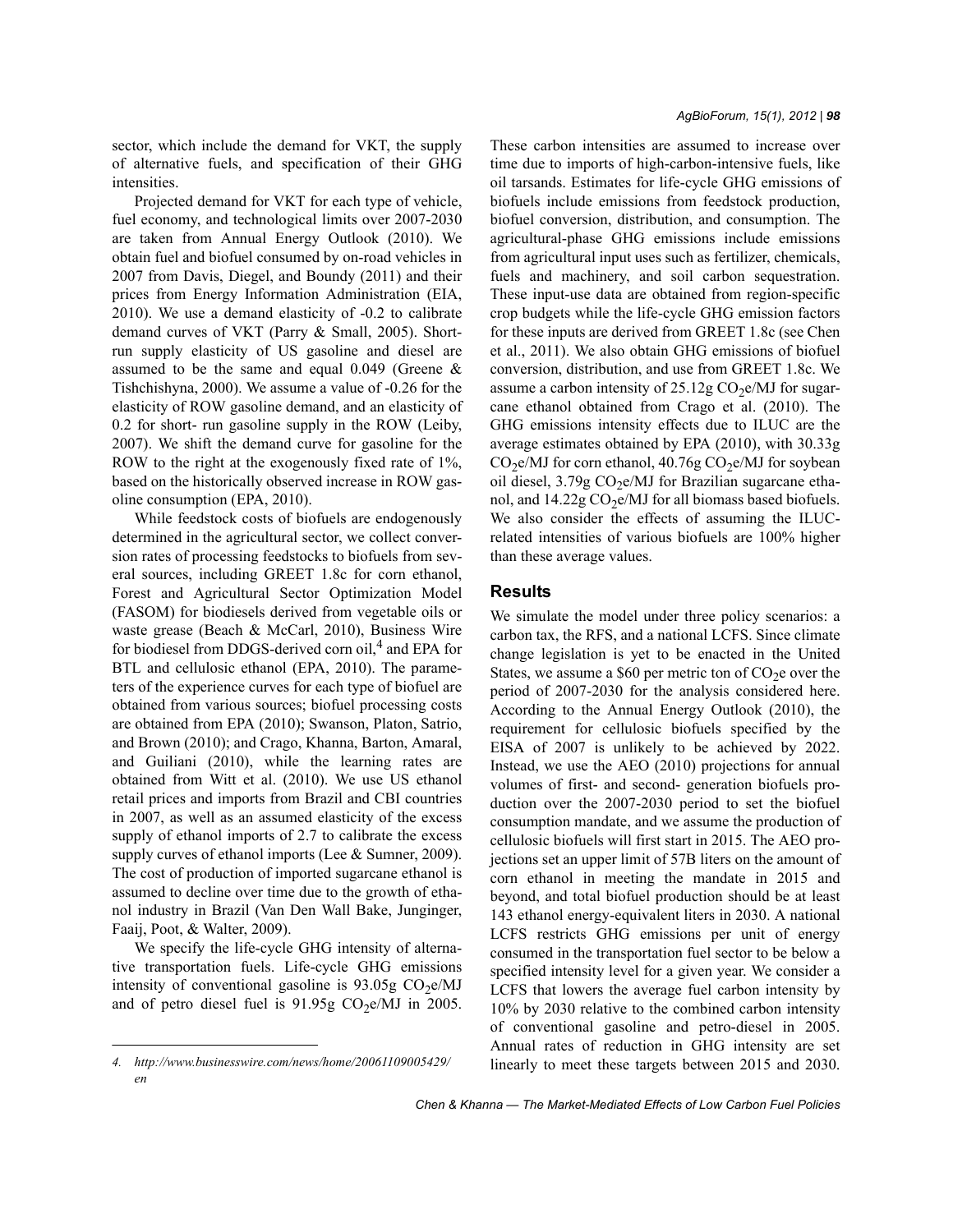| <b>Scenarios</b>                                                                                  | <b>BAU 2007</b> | <b>BAU</b> | <b>Carbon tax</b> | <b>Mandate</b>   | <b>LCFS 10%</b>  | <b>LCFS 20%</b>  |
|---------------------------------------------------------------------------------------------------|-----------------|------------|-------------------|------------------|------------------|------------------|
| Consumer prices of fuels in 2030 (\$ per liter)                                                   |                 |            |                   |                  |                  |                  |
| US gasoline price                                                                                 | 0.73            | 0.95       | 1.11              | 0.85             | 0.91             | 1.04             |
| <b>US diesel price</b>                                                                            | 0.77            | 0.98       | 1.14              | 0.97             | 0.95             | 0.85             |
| World gasoline price                                                                              | 0.73            | 0.95       | 0.93              | 0.85             | 0.86             | 0.83             |
| VKT and fuel consumption in 2030 (billion kilometers or liters)                                   |                 |            |                   |                  |                  |                  |
| <b>VKT</b>                                                                                        | 5173.7          | 7341.8     | 7118.1            | 7487.3           | 7409.9           | 7304.1           |
| First-generation ethanol (a)                                                                      | 18.2            | 18.3       | 20.2              | 45.1             | 20.1             | 20.3             |
| Cellulosic ethanol (b)                                                                            |                 |            |                   | 94.8             | 100.8            | 123.4            |
| First-generation biodiesel <sup>1</sup> (c)                                                       |                 | 0.6        | 1.0               | 1.9              | 0.9              | 0.9              |
| $BTL1$ (d)                                                                                        |                 |            |                   |                  | 13.0             | 54.8             |
| US gasoline (e)                                                                                   | 500.8           | 504.4      | 487.5             | 434.6            | 440.9            | 416.0            |
| ROW gasoline (f)                                                                                  | 653.6           | 737.0      | 745.3             | 767.1            | 764.4            | 774.9            |
| US diesel (g)                                                                                     | 154.9           | 180.7      | 174.5             | 179.9            | 168.7            | 130.5            |
| Rebound effects in 2030 (%) <sup>2</sup>                                                          |                 |            |                   |                  |                  |                  |
| US gasoline market: $[0.67*(\Delta a + \Delta b) + \Delta e]/[0.67*(\Delta a + \Delta b)]$        |                 |            |                   | 13.8             | 7.2              | $-5.7$           |
| Global gasoline market: $[0.67*(\Delta a+\Delta b)+\Delta e+\Delta f]/[0.67*(\Delta a+\Delta b)]$ |                 |            |                   | 51.1             | 47.3             | 39.7             |
| US diesel market: (∆c+∆d+∆g)/(∆c+∆d)                                                              |                 |            |                   | 37.0             | 10.0             | 9.0              |
| Cumulative GHG emissions (2007-2030; billion metric tons) <sup>3</sup>                            |                 |            |                   |                  |                  |                  |
| <b>US GHG emissions</b>                                                                           |                 | 52.3       | 49.8<br>$(-4.7)$  | 50.2<br>$(-3.9)$ | 49.8<br>$(-4.8)$ | 48.0<br>$(-8.2)$ |
| Direct savings due to displacement                                                                |                 |            | 0.6               | 2.5              | 2.7              | 4.5              |
| Offset by domestic rebound effect                                                                 |                 |            | $-1.9$            | 0.5              | 0.2              | 0.2              |
| US net savings                                                                                    |                 |            | 2.5               | 2.0              | 2.5              | 4.3              |
| Offset by rebound effect in ROW                                                                   |                 |            | 0.6               | 1.1              | 0.7              | 1.2              |
| Offset by international ILUC                                                                      |                 |            | 0.01              | 0.6              | 0.3              | 0.5              |
| <b>Net GHG savings with ILUC</b>                                                                  |                 |            | 1.9<br>$(-3.6)$   | 0.3<br>$(-0.6)$  | 1.5<br>$(-2.8)$  | 2.5<br>$(-4.8)$  |
| Net GHG savings with high ILUC                                                                    |                 |            | 1.9<br>$(-3.6)$   | $-0.3$<br>(0.6)  | 1.1<br>$(-2.2)$  | 2.0<br>$(-3.8)$  |

#### **Table 1. Effects of biofuel and climate policies.**

*1. Diesel energy equivalent liters.*

*2. Symbol ∆ denotes fuel consumption under policy scenario minus fuel consumption under the BAU. ∆a and ∆b are measured in ethanol energy-equivalent liters while ∆c and ∆d are diesel energy-equivalent liters.*

*3. Numbers in parentheses represent the percentage changes in GHG emissions relative to the US GHG emissions under the BAU scenario.*

We compare the effects of biofuel and climate policies on fuel consumption, domestic and global rebound effects on fuel markets, and GHG emissions with those under a business-as-usual (BAU) scenario defined as no government intervention in biofuel markets, and results are shown in Table 1.

# *Model Validation*

We first validate the simulation model for 2007 assuming existing fuel taxes, corn ethanol mandate, corn ethanol tax credit, and import tariffs, and compare the model results on land allocation, commodity prices, and fuel prices and consumption with the corresponding observed values in 2007. We find the differences between model results and the observed land use allocations and commodity prices for major crops are typically less than 10%. Fuel prices and consumption are also simulated well with the difference from observations being less than 5% (see Chen et al., 2012).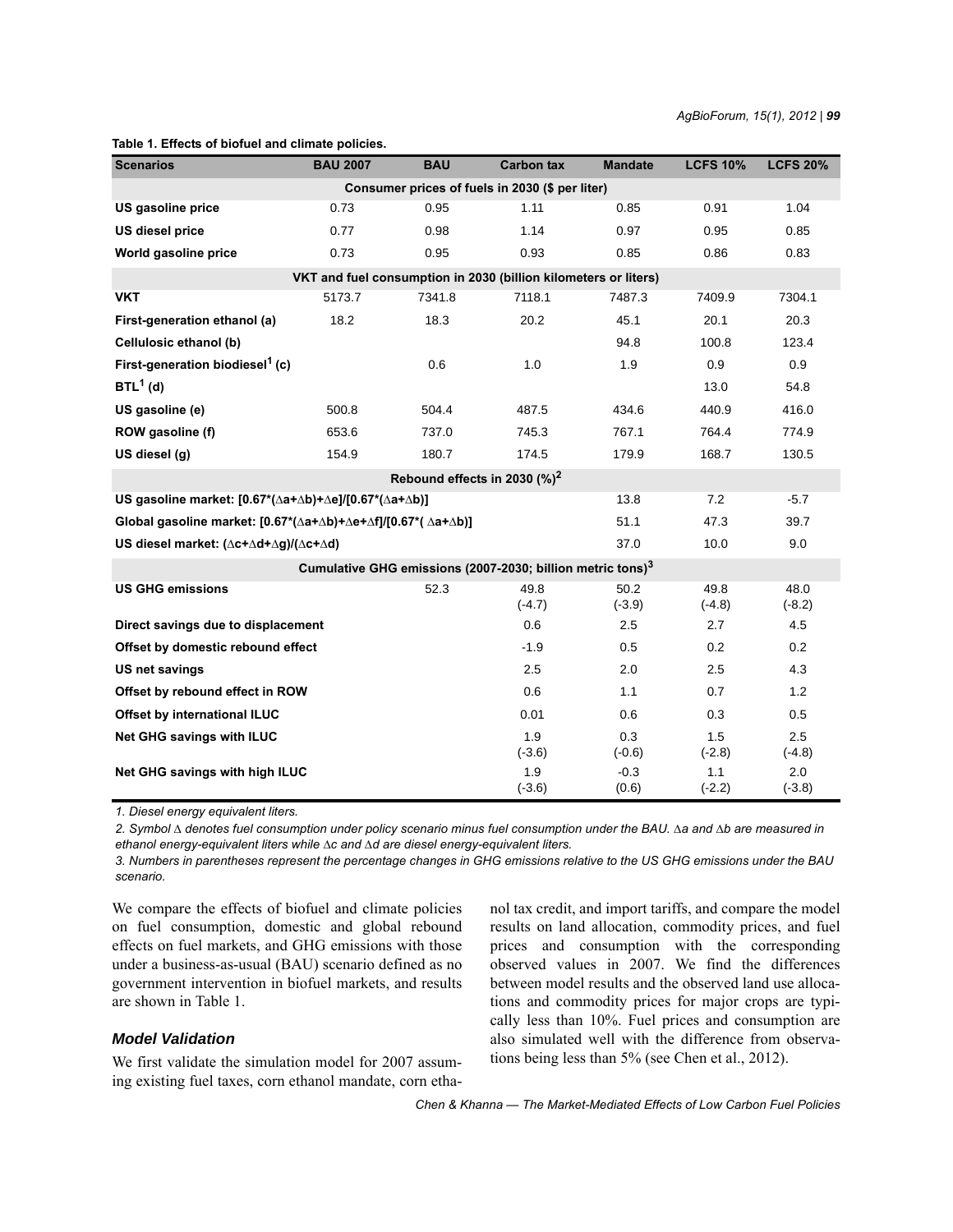# *Business-as-usual Scenario*

The shift in demand for VKT increases total VKT consumption (including gasoline- and diesel-based VKT) in 2030 by 42% compared to the 2007 level. Due to the projected increase in vehicle fuel economy by AEO (2010), we find gasoline and diesel consumption will increase by 0.7% and 17%, respectively, while biofuels consumption rises by 6%. The production of ethanol is simply to meet the requirements as a fuel additive. Growth in population and income in the ROW increases ROW gasoline consumption by 13% over the 2007- 2030 period. The increase in demand for gasoline raises the price of gasoline by 30% and the price of diesel by 26% over this period. Cumulative GHG emissions in the United States over the 2007-2030 period are 52.3B tons.

We now examine the effect of alternative policies on the domestic emissions by the United States and the emissions in the ROW due to the ILUC effect and the rebound effect on gasoline consumption in the ROW.

# *Effects of Low Carbon Policies*

*Carbon Tax.* A carbon tax of \$60 per metric ton of  $CO<sub>2</sub>e$  will lead to an increase in US gasoline and diesel prices by 17% relative to the BAU scenario and reduce their consumption in the United States in 2030 by 3%. It leads to 20.2B liters of biofuel consumption, which is 13% larger than the level consumed under the BAU scenario. Biofuel consumption is primarily in the form of domestically produced corn ethanol and imported sugarcane ethanol since the tax is not high enough to induce the production of cellulosic biofuels by 2030. The carbon tax also reduces VKT by 3% due to increased fuel costs compared to the BAU scenario. By lowering the demand for gasoline imports, the carbon tax reduces the world price of gasoline by 3%. This increases ROW gasoline consumption by 1%. However, the domestic and global rebound effects on gasoline markets and domestic rebound effect on the diesel market are negative, implying that the reduction in fossil fuel consumption is greater than the energy-equivalent increase in biofuel consumption. The displacement in GHG emissions, cumulated over the 2007-2030 period due to the carbon-tax-induced biofuel production is 0.6B tons. The rise in fuel prices due to the carbon tax reduces VKT and leads to a negative domestic rebound effect, which further reduces emissions by 1.9B tons. Together these factors lower cumulative US GHG emissions by 2.5B tons (4.7%) compared to the BAU scenario over the 2007-2030 period. These savings are offset by about 0.6B tons due to the positive fuel rebound effect in the ROW, leading to a net decline in US GHG emissions savings by 3.6% as compared to the BAU scenario. Due to the small amount of biofuel produced under the carbon tax, we find the inclusion of the ILUC-related GHG intensity of biofuels does not significantly erode the GHG savings as shown in Table 1.

**RFS.** The requirement for 143B liters of biofuel production in 2030 under the RFS is met by 48.3B liters of first-generation biofuels and 94.8B liters of second-generation biofuels (ethanol energy-equivalent liters). The RFS-induced biofuel production reduces the demand for gasoline and diesel in the United States by 14% and 0.5%, respectively, compared to the BAU levels. Reduced US demand for gasoline leads to a reduction in the world price of gasoline by 10% and stimulates gasoline consumption in the ROW by 4% relative to the BAU scenario. Unlike the carbon tax that reduces VKT consumption by increasing the costs of driving, the RFS will increase VKT by 2% compared to the BAU scenario. Therefore, the rebound effect is positive and the reduction in domestic gasoline consumption is 14% lower than the energy-equivalent increase in ethanol consumption, while the reduction in diesel consumption is 37% lower than the energy-equivalent increase in biodiesel consumption in 2030. As expected based on Figure 2d, the global rebound effect on the gasoline market is larger (51%) than the domestic rebound effect. The large amount of biofuels consumed under the RFS displaces GHG emissions by 2.5B tons, which is significantly larger than that achieved by the carbon-tax policy. However, the positive domestic rebound effect offsets this GHG saving by 0.5B tons, leading to a reduction in cumulative US GHG emissions by 2.0B tons only (or 3.9%) compared to the BAU scenario. The positive fuel rebound effect in the ROW further offsets these savings by another 1.1B tons while the ILUC effect reduces these savings by 0.6B tons. As a result, the net reduction in GHG emissions will be only 0.6% compared to the US GHG emissions in the BAU scenario over the 2007-2030 period. With high estimates of ILUC-related GHG emissions, the change in GHG emissions as a percentage of US GHG emissions will be an increase of 0.6% relative to the BAU scenario.

The findings obtained here differ from those obtained by Bento et al. (2011), Drabik and de Gorter (2011), and Rajagopal et al. (2011) for the effects of a biofuel mandate on GHG emissions for several reasons. First, the mix of biofuels produced here results in a much higher direct GHG savings of 65% on average for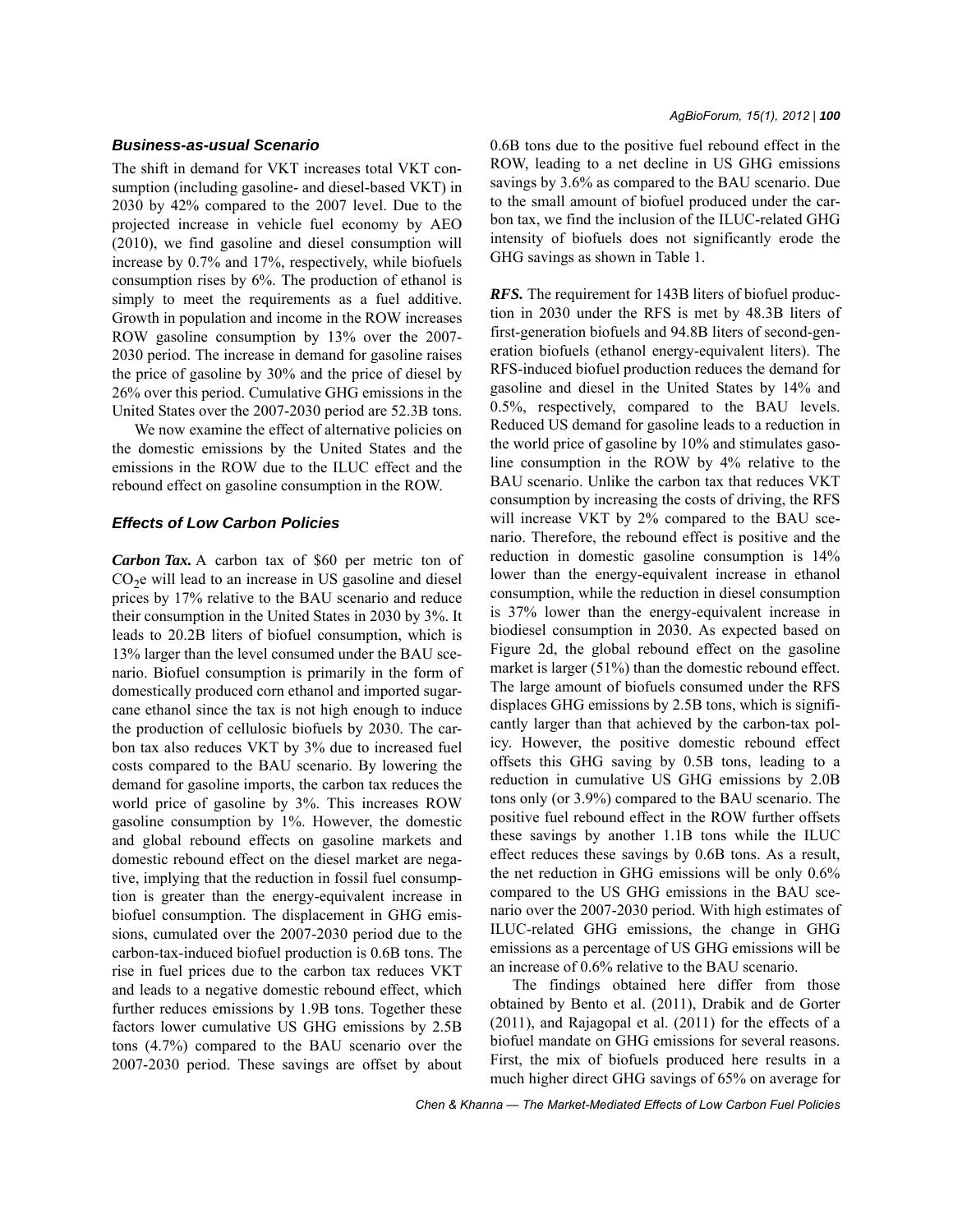each megajoule of fossil fuel displaced by biofuels as compared to the studies above. The corresponding emissions savings with corn ethanol are assumed to be about 43% in Bento et al. (2011) and 21-52% in Drabik and de Gorter (2011). This is due to the mix of biofuels considered here, which includes cellulosic biofuels with a much lower GHG intensity compared to fossil fuels. Second, unlike the above studies that consider a blend mandate and assume the blended fuel is priced as the weighted average of the prices of gasoline and biofuels, we find that the domestic rebound effect is positive rather than negative because we consider a quantity mandate with energy-equivalent pricing. Third, the magnitude of the rebound effect will also depend on the elasticity of demand for VKT or blended fuel and the elasticity of supply for fuel. As the elasticity of fuel supply decreases, the biofuel-induced reduction in demand for gasoline will lead to a larger reduction in world gasoline price. In contrast to our assumption of an elasticity of domestic demand for VKT of -0.2, and the assumption of inelastic global demand for fuel of -0.26, Bento et al. (2011) assume the elasticity of demand for VKT of -0.53; this could explain their large rebound effect ranging from (-)75% to (-)170% in the 2012-2015 period. On the other hand, the elasticity of oil supply in the ROW is assumed to be very low (0.04) in Bento et al. (2011) as compared to 0.2 here and in Drabik and de Gorter (2011), and values ranging from 0.3 to 0.4 in Rajagopal et al. (2011). Despite the positive domestic and global rebound effects and the ILUC effect estimated here, we find that the mandate has a small but negative impact on global GHG emissions (with the average ILUC effect) due to the large displacement effect with low-carbon cellulosic biofuels. We discuss the sensitivity of our estimate to various parametric assumptions in the next section.

LCFS. As compared to the RFS, the LCFS promotes greater consumption of second-generation biofuels due to their low carbon intensity. Of the total biofuel consumed in 2030 (145 ethanol energy-equivalent B liters), we find second-generation biofuels (cellulosic ethanol and BTL) will account for 85% (123B liters) while the rest comes from first-generation biofuels (22B liters). The large volume of biofuel consumption leads to a significant reduction in US gasoline and diesel consumption in 2030 by 13% and 7%, respectively, relative to the BAU scenario. Reduced demand for gasoline in the United States benefits consumers in the ROW by lowering the world price of gasoline by 9%; this leads to a 4% increase in ROW gasoline consumption. VKT consumption under the LCFS will be 0.9% higher than that under the BAU scenario, but 1% smaller relative to the RFS. Therefore, the rebound effects on domestic gasoline and diesel markets are also smaller and equal to 7% and 10%, respectively. The global rebound effect on the gasoline market is 47% instead of 51% under the RFS. The displacement effect reduces GHG emissions by 2.7B tons. The small positive domestic rebound effect offsets GHG saving by 0.2B tons, leading to a net reduction in cumulative US GHG emissions by 2.5B tons (or 4.8%) compared to the BAU scenario. The global rebound effect offsets these GHG savings by about 0.7B tons and is smaller than under the RFS. Moreover, due to the large amount of cellulosic biofuels produced under the LCFS, we find the ILUC-related emissions only offset the GHG savings by 0.3B tons. As a result, we find the net reduction in GHG emissions as a percentage of US GHG emissions under the LCFS will be 2.8% compared to the BAU scenario. Even with high estimates of ILUC-related GHG emissions, the LCFS still results in a net reduction in GHG emissions by 2.2% relative to the BAU scenario.

We also examined the effects of a more stringent LCFS that would reduce average fuel carbon intensity by 20% in 2030 relative to the level in 2005. In this case, we find that the consumer price of gasoline in the United States would increase and VKT would fall resulting in a negative domestic rebound effect as shown in Figure 4. The global rebound effect on gasoline is smaller at 40%. The reduction in domestic GHG emissions would now be 8.2%, while the net reduction in GHG emissions (including the rebound and ILUC effect) would be 4.8% compared to the US GHG emissions under the BAU scenario and larger than under any other scenario considered here.

### *Sensitivity Analysis*

The rebound effects and GHG impacts of these climate and biofuels policies depend on a number of behavioral parameters. We examine the sensitivity of our model results to assumptions about the demand elasticity of VKT and the supply elasticity of gasoline in the ROW. We consider cases with a higher elasticity of demand for VKT of -0.4 instead of -0.2 in Scenario 1 and lower supply elasticity of gasoline in the ROW market of 0.04 instead of 0.2 in Scenario 2. We also consider a case with higher supply elasticity of gasoline in the ROW market of 0.4 in Scenario 3. The higher elasticity of demand will lead to a larger VKT effect in response to changes in consumer prices of fuels and result in a larger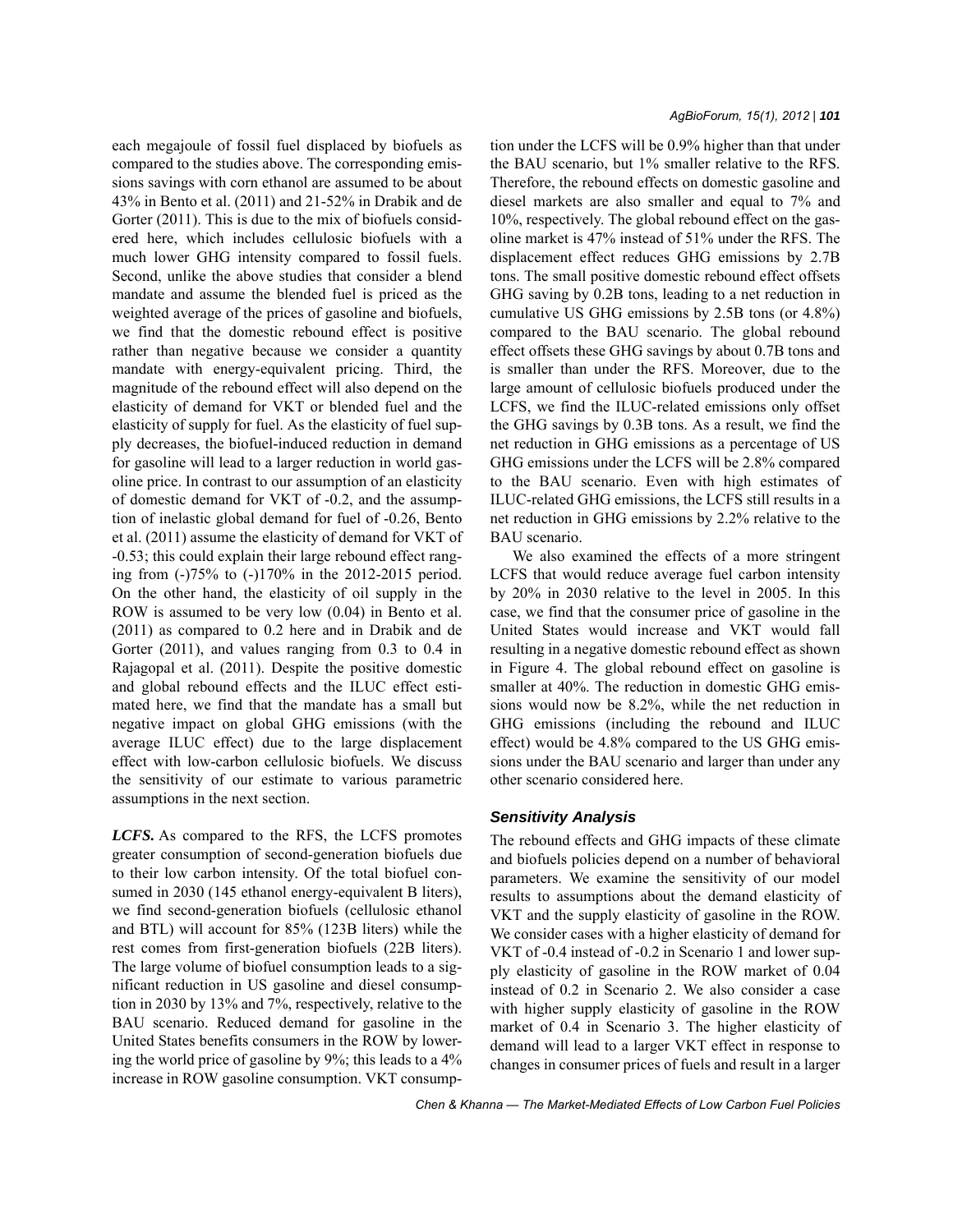

**Figure 5. Effects of changes in parametric assumptions on the rebound effect in 2030.** *Rebound effect as defined in Table 1 is measured on the vertical axis.*

rebound effect of the RFS and LCFS. A lower (higher) elasticity of gasoline supply will also increase (decrease) the rebound effect of these policies by leading to a larger (smaller) reduction in fossil fuel price as demand falls. Changes in the elasticity of supply of gasoline will also have an effect on the diesel market because it will affect the mix of biofuels and the relative competitiveness of cellulosic ethanol and BTL. We present the ranges in domestic and global rebound effects on gasoline and diesel markets in 2030 under the RFS and LCFS in Figure 5. The carbon tax generates no rebound effect domestically and its global rebound effect is negligible (less than 1%). We also show the sensitivity of the percentage reductions in cumulative GHG emissions to these assumptions under these policies relative to their corresponding BAU levels in Figure 6.

As shown in Figure 5a, the global rebound effect on gasoline market under the RFS ranges from 39% to 68% and is larger than the domestic rebound effect (9% to 23%). The domestic rebound effect on the diesel market ranges from 20-40%. As compared to the RFS, domestic and global rebound effects under the 10% LCFS are smaller and range from 0.4% to 13% and 33% to 66%, respectively (see Figure 5b). As gasoline supply becomes more inelastic, the LCFS will lead to a larger reduction in gasoline price and the increase in the price of gasoline-based VKT will be smaller than that of diesel-based VKT. It will therefore be cost-effective to meet the LCFS through a larger reduction in diesel consumption that exceeds the increase in BTL consumption resulting in a negative rebound effect on diesel consumption.

In general, we find that changes in behavioral parameters in the fuel sector have a larger effect on the size of the rebound effect than on GHG emissions relative to the benchmark scenario. Across the scenarios considered here we find the carbon tax leads to the largest reduction in domestic GHG emissions, ranging from 4.6-7.3%. Even after considering the global effects of the carbon tax on food and fuel prices, the net reduction in GHG emissions ranges between 3.0-5.3% as a percentage of US GHG emissions in the BAU. The RFS and the LCFS lead to similar reductions in GHG emissions due to the displacement effect (about 5%; see Figure 6). The inclusion of global rebound and high ILUC effects under the RFS could offset these entire GHG savings, leading to a net increase in GHG emissions by 0.1-1.6% relative to the US GHG emissions under the BAU scenario. On the other hand, even after accounting for the global rebound effect and high ILUC-related emissions, the net reduction in GHG emissions under the LCFS lies between 1.3% and 2.7% compared to the BAU scenario. Thus, the carbon tax and the LCFS lead to a larger reduction in GHG emissions even after considering market-mediated effects as compared to the RFS under all parametric assumptions considered here.

### **Conclusions**

This article shows that low-carbon fuel policies differ in their displacement and market-mediated effects on fuel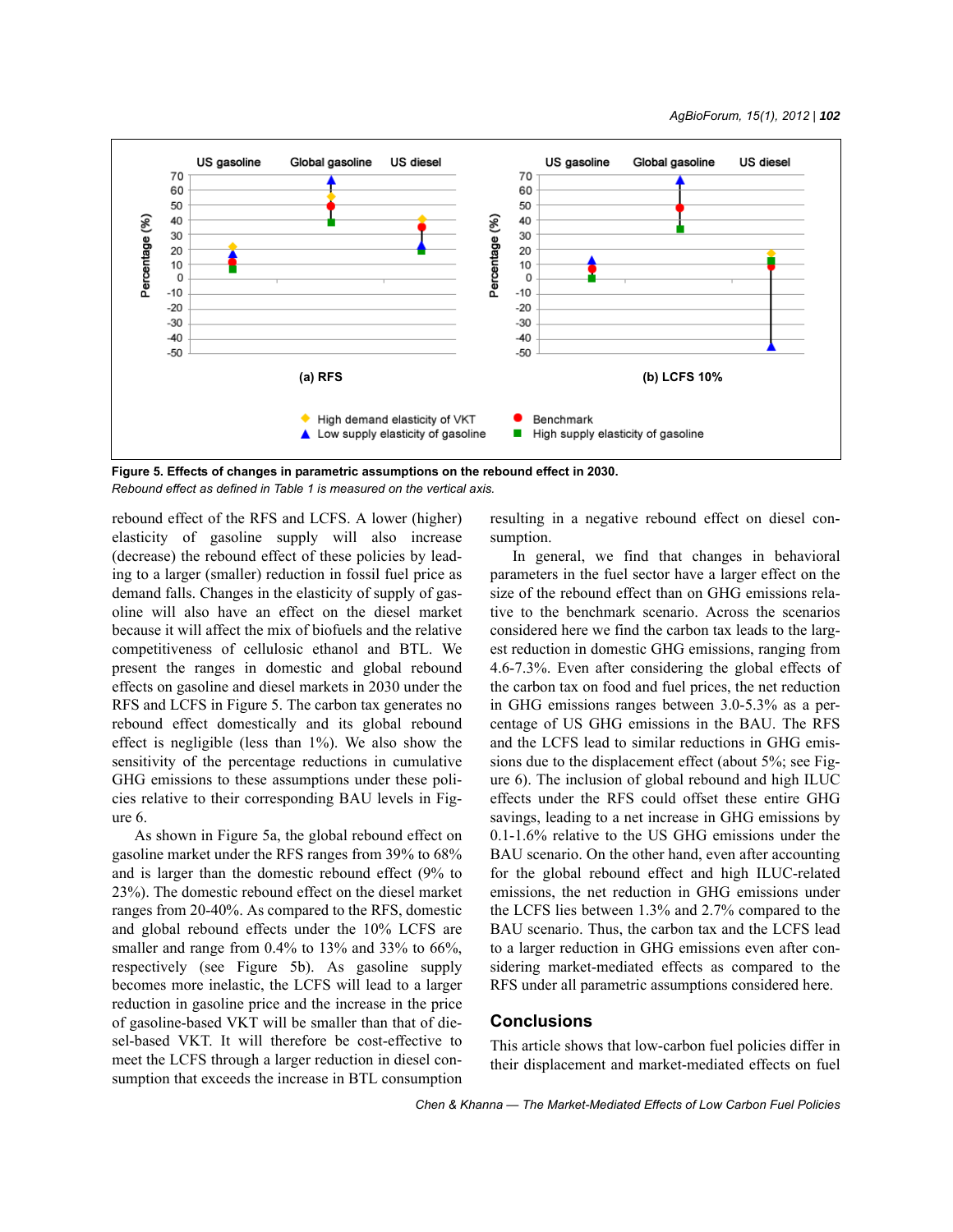

**Figure 6. Effects of changes in parametric assumptions on cumulative GHG emissions (2007-2030).** *Percentage change is measured relative to US GHG emissions in corresponding BAU scenarios).*

consumption and on GHG emissions. A carbon tax policy would achieve emissions reduction primarily by reducing fuel consumption rather than inducing a switch to low-carbon fuels. A LCFS would create greater incentives to consume second-generation biofuels than the RFS. Despite a similar level of total biofuel consumption under the RFS and LCFS, the reduction in domestic GHG emissions under the LCFS is larger relative to the RFS due to this higher share of second-generation biofuels in the mix of biofuels.

These policies also differ in their effect on fuel prices. Policies that lead to relatively high consumer price of fuel compared to the BAU, like the LCFS (or the carbon tax), have a smaller (negative) domestic rebound effect. With a carbon tax, domestic fossil fuel use and GHG emissions will always decrease by more than the energy-equivalent increase in biofuels because the tax raises the price of both fossil fuel and biofuels. A relatively stringent LCFS could also have a negative domestic rebound effect, particularly if the elasticity of domestic fossil fuel supply is high. In contrast, a biofuel quantity mandate always results in a positive domestic rebound effect because it lowers the price of fossil fuels and thus the energy-equivalent price of biofuels. Our assumption of energy-equivalent pricing of biofuels is based on the expectation that the adoption of flex-fuel cars—needed to consume the large volumes of biofuel considered here by 2030—will provide consumers a choice of the blend they consume. If that is not the case and the government imposes a minimum blending requirement of 10% or so, then it would raise the price of the blended fuel to be higher than the energy-equivalent price of gasoline and reduce the size of the domestic rebound effect; this would contribute to greater GHG savings with these policies than those obtained here. For this reason, our estimate of the domestic GHG savings due to these policies is likely to be a lower bound.

Unilateral low-carbon policies are likely to have a positive rebound effect in the fuel market in the rest of the world and to lead to leakages due to land-use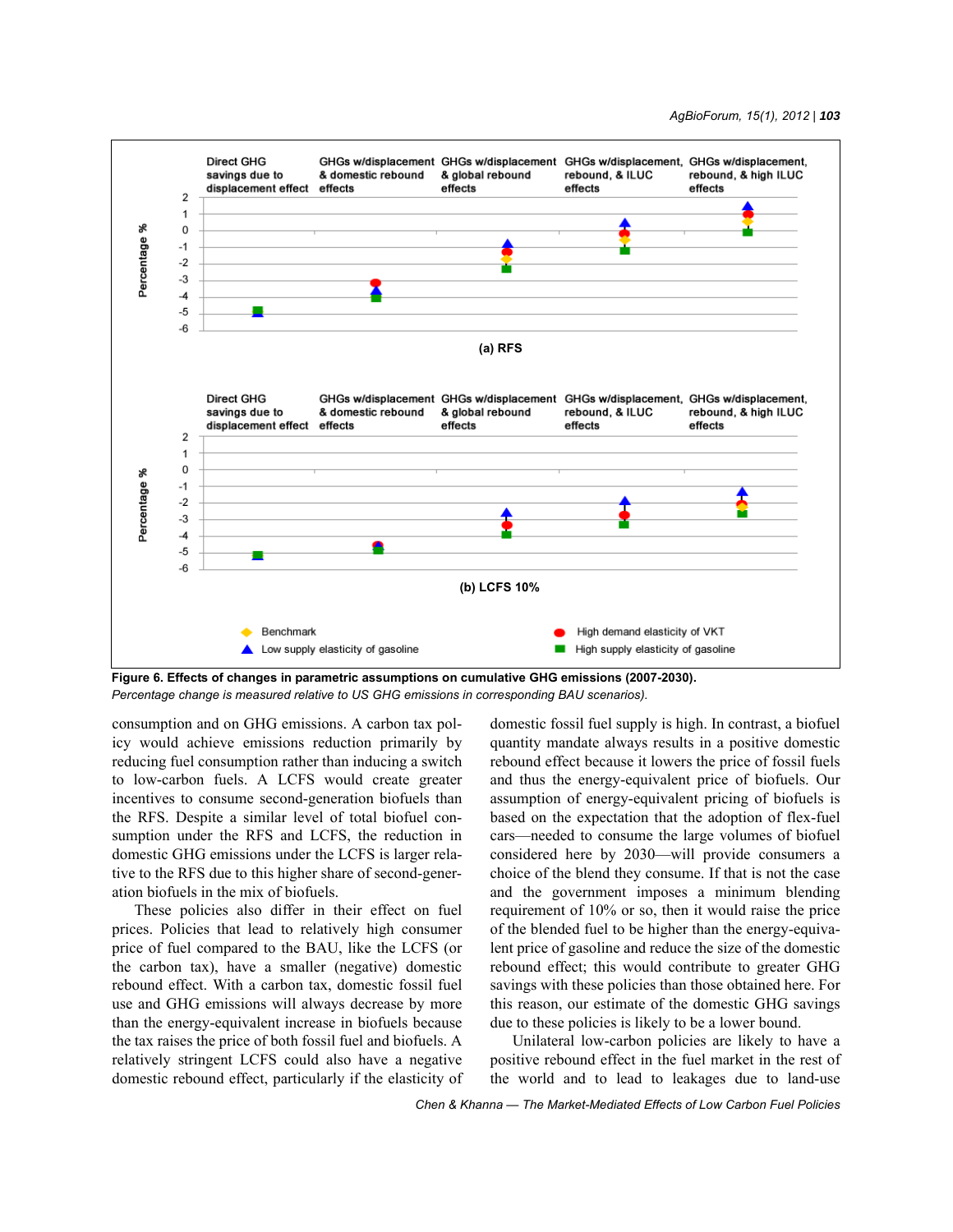change. While these market-mediated effects have the potential to offset the GHG savings due to the displacement of fossil fuels by biofuels, our numerical simulations show that under a reasonable set of parametric assumptions and with the availability of low-carbon advanced biofuels, these policies can result in a net reduction in GHG emissions. The extent of these reductions differs across policies and depends on assumptions about fuel supply and demand elasticities as well as about the magnitude of the ILUC effect. The likely range of the change in GHG emissions with the average ILUC effect is  $(-)1.2\%$  to 0.4% under the RFS,  $(-)1.9\%$ to  $(-)3.3\%$  under the LCFS, and  $(-)3\%$  to  $(-)5.3\%$  under a \$60 per-metric-ton carbon tax policy relative to US GHG emissions under the BAU scenario over the 2007- 2030 period.

The estimate of ILUC-related GHG emissions intensity used for biofuels was assumed to remain the same across the policies analyzed here. These policies differ in their effect on food prices due to differences in the mix of biofuels they induce. Thus, the ILUC-related GHG intensity should vary across policies. The volume of first-generation biofuels under the LCFS is less than half of that under the RFS. The effects of the LCFS on food prices should therefore be substantially smaller than that of the RFS and thus the ILUC-related GHG intensity of corn ethanol should be correspondingly smaller. A smaller ILUC-related GHG intensity of biofuels under the LCFS would increase the gap in the GHG savings achieved by the RFS and the LCFS. Among the market-mediated effects, we find that the rebound effect reduces GHG savings by twice as much as the ILUC effect (even when the high ILUC effect is considered).

Low-carbon policies in the United States have sought to address the ILUC effect by including the ILUC-related GHG intensity of a biofuel in the GHG intensity of that biofuel used to determine compliance with the RFS and LCFS. Given the magnitude of the rebound effect, this approach is only partially addressing the leakage problem. However, the sensitivity of the rebound effect to parametric assumptions, like in the case of the estimates of the ILUC effect, will make the choice of a leakage factor for implementing low-carbon regulations, such as the RFS and LCFS, subjective. Moreover, these are not the only market-mediated effects of biofuels; controlling some and not others will be an arbitrary decision (Khanna et al., 2011). Our results imply the need for global policies to effectively address a global problem like GHG mitigation rather than a piecemeal approach that addresses one leakage at a time.

#### **References**

- Beach, R.H., & McCarl, B.A. (2010). *U.S. agricultural and forestry impacts of the energy independence and security act: FASOM results and model description*. Research Triangle Park, NC: RTI International.
- Bento, A.M., Klotz, R., & Landry, J.R. (2011, July 24). *Are there carbon savings from US biofuel policies? Accounting for leakage in land and fuel markets*. Paper presented at the 2011 Agricultural & Applied Economics Association Annual Meeting, Pittsburgh, PA.
- California Air Resources Board (CARB). (2009, March 5). *Proposed regulation to implement the low carbon fuel standard volume I* (Staff Report: Initial Statements of Reason). Sacramento, CA: Author. Available on the World Wide Web: http:// www.arb.ca.gov/fuels/lcfs/030409lcfs\_isor\_vol1.pdf.
- Carlton, D.W., & Perloff, J.M. (2000). *Modern industrial organi*zation (3<sup>rd</sup> ed.). Reading, MA: Addison Wesley Longman, Inc.
- Chen, X., Huang, H., Khanna, M., & Önal, H. (2011). *Meeting the mandate for biofuels: Implications for land use and food and fuel prices* (NBER Working Paper No. 16697). Cambridge, MA: National Bureau of Economic Research (NBER).
- Chen, X., Huang, H., Khanna, M., & Önal, H. (2012). *Alternative transportation fuel standards: Welfare effects and climate benefits* (Energy Biosciences Institute Working Paper). Urbana: University of Illinois at Urbana-Champaign. Available on the World Wide Web: http://papers.ssrn.com/sol3/ papers.cfm?abstract\_id=1907766.
- Crago, C., Khanna, M., Barton, J.B., Amaral, W., & Guiliani, E. (2010). Cost competitiveness of sugarcane ethanol in Brazil relative to corn ethanol in the US. *Energy Policy*, *38*(11), 7404-7415.
- Davis, S.C., Diegel, S.W., & Boundy R.G. (2011).*Transportation energy data book: Edition 29*. Oak Ridge, TN: Oak Ridge National Laboratory.
- Drabik, D., & de Gorter, H. (2011). Biofuel policies and carbon leakage. *AgBioForum*, *14*(3), 104-110. Available on the World Wide Web: http://www.agbioforum.org.
- Du, X., & Hayes, D.J. (2009). The impact of ethanol production on US and regional gasoline markets. *Energy Policy*, *37*(8), 3227-3234.
- Energy Information Administration (EIA). (2010). *Annual energy outlook 2010: With projections to 2035*. Washington, DC: Office of Integrated Analysis and Forecasting, US Department of Energy.
- Environmental Protection Agency (EPA). (2010). *Renewable fuel standard program (RFS2) regulatory impact analysis*. Washington, DC: Author. Available on the World Wide Web: http:// www.epa.gov/otaq/fuels/renewablefuels/index.htm.